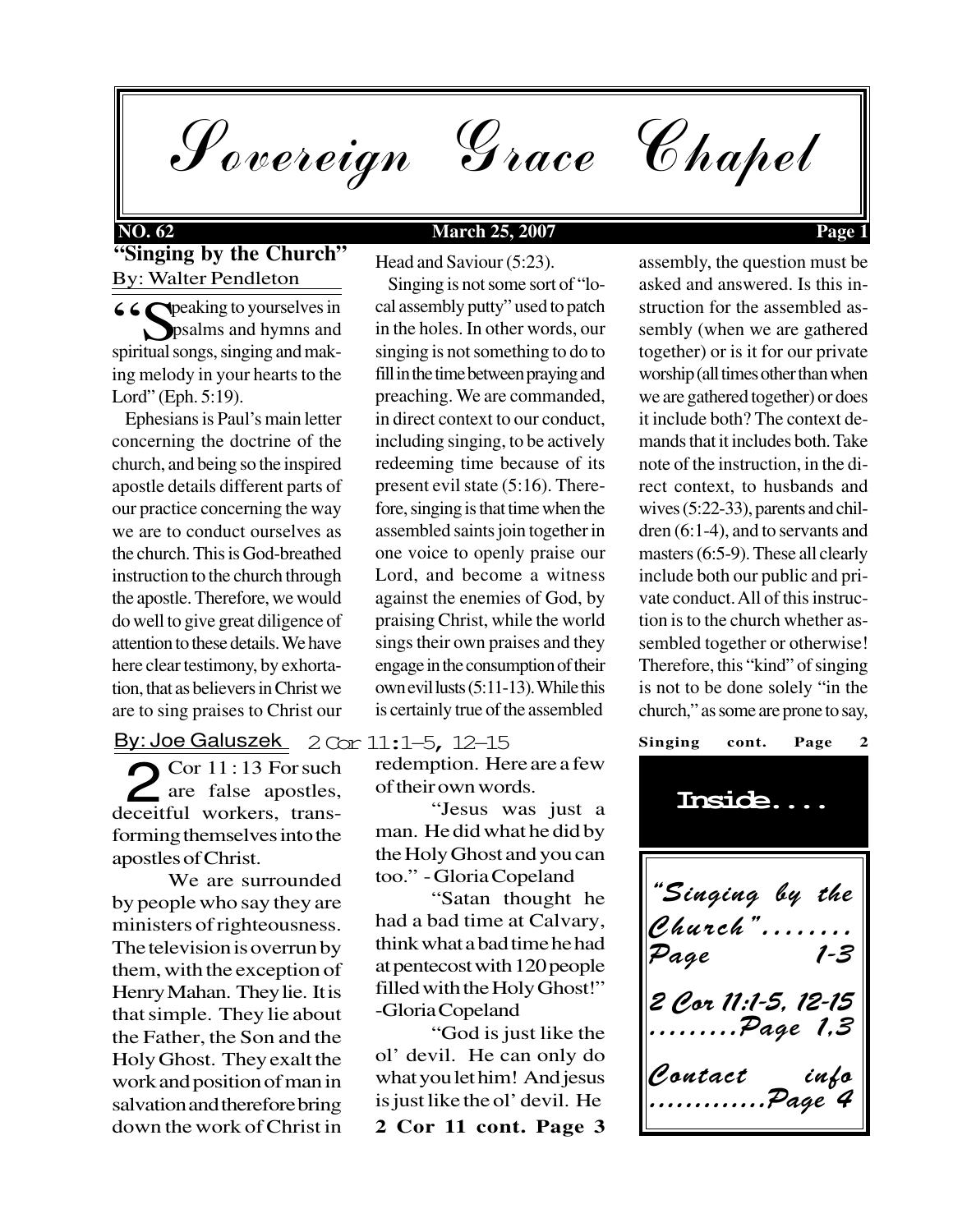**.............Singing (cont.)** but rather it is to be done "by the church" as ordained by God.

 But how are we instructed to sing? First, there is the *manner* of our singing. Second, there is the two-fold *direction* of our singing. So first, our singing must be in the *manner* of **speaking** [Greek laleo: to commune in words the substance of something uttered, cf. Jn. 12:49] and it is to be *directed* **to each other** [speaking to yourselves] and **to the Lord** (5:19). In other words, we are to sing in a *manner* where what we say conveys the actual truth that we are verbally expressing to the benefit of others who are hearing us (cf. I Cor. 14:26). Singing, therefore, is not for entertainment or for a mere emotional charge, as is sadly evidenced so often in our day. Singing is to be done for actual teaching [instruction] and admonishment [to impart positive truth]. This must be done, if it is done in the proper *direction*, to the Lord. In other words, we benefit each other in our singing only when we sing the actual truth of Christ to the honor of the Lord Jesus Christ (Col. 3:16). Also, take note of the similarities between Colossians 3 & 4 to Ephesians 5 & 6 (instruction to wives and husbands, parents and children, servants and masters)! So we have two epistles exhorting us as to the *manner* and *direction* of our public as well as our private conduct in singing by the church.

 In our singing Paul clearly encourages three different categories of songs: psalms, hymns, spiritual songs (Eph. 5:19; Col. 3:16). Sadly, some have complicated this encouragement and hoisted up their own standards. Men refuse to see the simplicity of Paul's instruction here. We are to sing psalms and we have one hundred and fifty of them ready for use. They are to be sung! Seeing that even a single psalm (I Cor. 14:26) can contain a plethora of truth, and that truth can be sung from the actual context of the psalm, then there is no limit of possible psalm music to sing. The next type of song is a hymn. The word **hymn** denotes celebration or praise directed toward God Himself. This type of song is one that exalts God in particular, especially in the person of our Lord Jesus Christ. No song truly praises God if it rejects or even ignores the reality of God manifest in the flesh in the person of Jesus of Nazareth, the Redeemer. So we have psalms and hymns, but we also have spiritual songs. This last group is the more general type of song and covers singing about the whole of Christian doctrine, practice, and conduct, yet it must be spiritual (of the Spirit of God in Christ, Col. 3:16-17). Thus even our "*odes*" (songs) must be Christ centered and be the truth. Then and then only are they truly spiritual songs! There is no place for flesh, conjecture, entertainment, or false doctrine. Our singing is to be no less truth than is our preaching! However, certain groups use these to promote their own ideas. One group uses the psalms (singing with an accompanying instrument, but strictly speaking it is: *to*

**Singing........................... Page 3** *pluck the string)* to promote all manner of instrumental use*.* Rather than having a stringed instrument for musical aid they use just about any kind of instrument and that for entertainment. They even play the instrument with no singing, even engaging in the use of drums, organs, cymbals, and even synthesizers, wherein we now have so-called "Christian" rock, pop, and even rap music. Notes are not played as an aid to sing the truth of Christ with the voice from the heart but rather elaborate preludes, overtures, chords and crescendos are employed by both singer and instrument to excite the flesh. To worship God with great joy is honorable but when it gives way to the excitement of the flesh it is sin. Another group uses the word psalms as the distinguishing mode of all types of singing. They reject the literal etymology of the word psalm as defined by the word when used in scripture (to pluck the string of an musical instrument) or the simple meaning (the actual psalms of the OT which are God inspired, spiritual poems which were set to notes) and they hold to a complete reversal of nomenclature where the word *psalm* now means: to sing without instrumental accompaniment. They are allowed to sing a cappella only, and some even prefer songbooks without notes. The clear fact is that Paul does not write that we sing hymns and spiritual songs as psalms i.e. a cappella mode. A psalm is not a **mode** of all singing but one of three types of songs to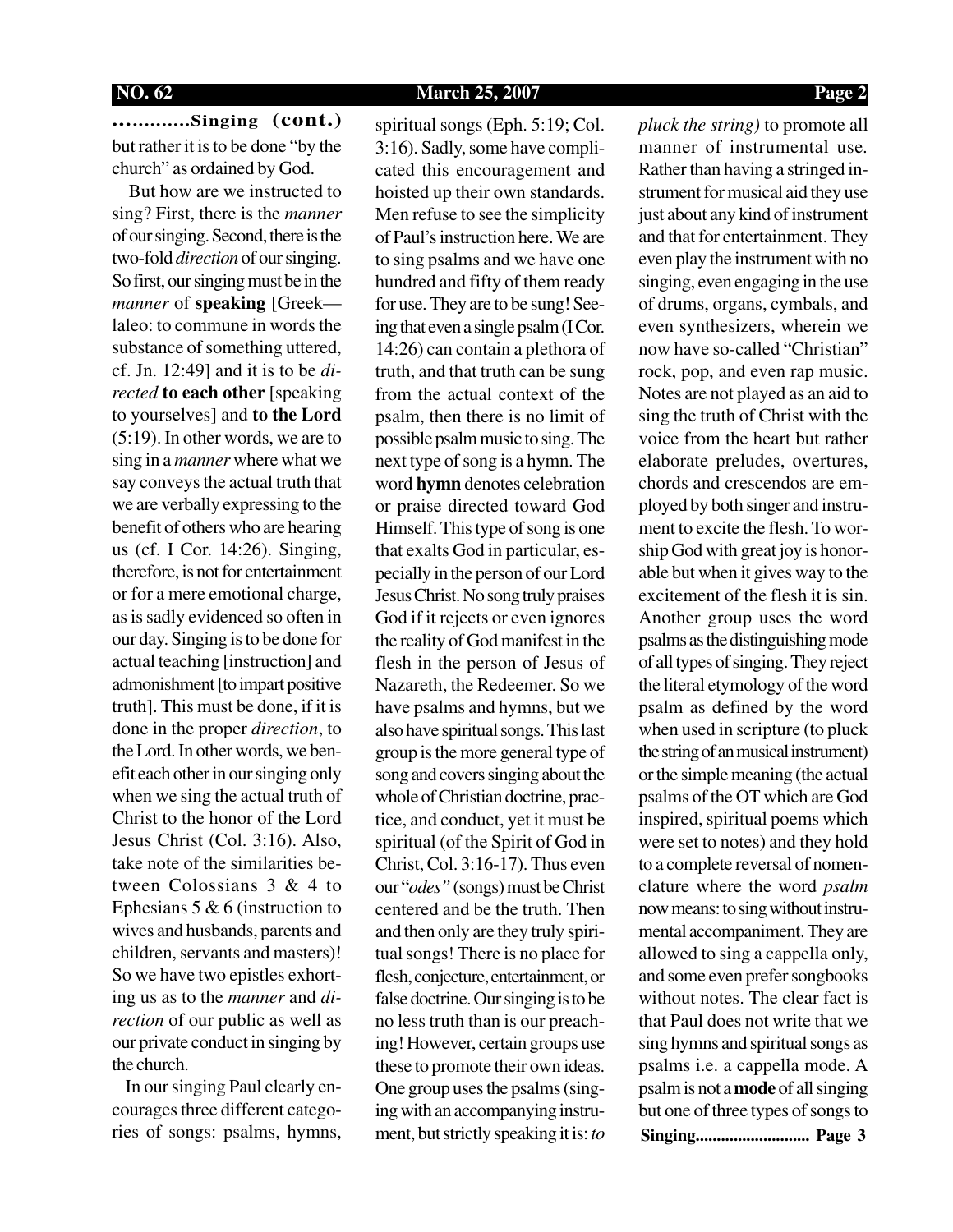### **NO. 62 March 25, 2007 Page 3**

**..........Singing (Cont.)** be sung, publicly and privately. To battle against fleshly entertainment in song is honorable but even a cappella singing can become entertainment. To demand a cappella singing only, and on top of that to deny fellowship based upon that is the height of man-made doctrine. According to Paul we are to sing psalms (the OT psalms in fact, and nothing in scripture forbids accompaniment by a stringed instrument, it actually includes it), hymns (songs of direct praise to Christ's person and work), and spiritual songs (songs that deal with the whole of scriptural truth). Scripture **alone** is our rule of faith and practice. Any less than this is to reject the words of scripture and any more than this is to add to it.

 It is also interesting to note that Paul never speaks of gospel songs, as is so common a phrase in our day. Strictly speaking there is no such thing as a gospel song. There are psalms, hymns, and spiritual songs. We may sing a psalm that  $\text{dec}$  declares the gospel  $\lceil \text{gospel} \rceil$  = the message of the person and work of Christ] (Psalm 1,2,22 are just a few). We may sing a hymn praising God for the gospel, or we may sing a spiritual song about the gospel, but there are no "gospel songs." This phrase has become a catchall for describing just about any religious song about Jesus and going to heaven. If it has Bible words it is called a gospel song. It may well lie about Christ's true person and work but if it promotes LUV for Jesus and "going to heaven" its called a gospel song. This flippant use of the word "gospel" manifests

the spiritual ignorance of our day! We should not pass up the truth that our singing is to be done "making melody in your heart [with grace, Col. 3:16] to the Lord" (Eph. 5:19). To reject or ignore the free, reigning grace of God in Christ is the height of unbelieving folly. We should note however, that Paul in Colossians does not say that we are to merely sing about grace (although we should) but we are to sing "with **grace in your hearts** to the Lord." Paul is not encouraging the inclusion of grace in our songs he is expressing the absolute necessity of the existence of grace in our hearts. Grace is not just a doctrine we believe it is a blessing of God we possess. God's grace in Christ is a reality not a theory. That is, grace is a reality we have within us not a theory to which we hold. Grace, doctrinally speaking, has to do with the truth that God choose certain people, he sent Christ to suffer under His holy justice and satisfy His holy justice against sin on their behalf, and then He regenerates them by His Spirit and converts them by His gospel, with the purpose of preserving them unto perseverance in the faith, and they shall one day be with Him in glory. Grace, personally speaking, has to do with the factual reality that God did something *to me* and what He did wisely and lovingly constrains me to trust Christ and worship Him. This personal desire as a believer, even when collectively gathered as a group of believers, constrains me to desire to hear Christ preached, it constrains me to pray to Christ, and it even constrains me to sing with and to my brothers and sisters as we sing as to the Lord.

The question I must ask myself, in all diligence, is, when I sing am I singing the word of Christ in truth, and am I doing it in a real relationship with the words I sing and persons with which I sing, and am I doing it as unto the Lord? Singing by the church is a part of our conduct in this world. Let us do it in truth to the honor of Christ.

### .....2 Cor 11 (cont.)

can only do what you let him." -Tammy Baker

"I always give people an opportunity to get saved before I pray the prayer of healing." -Richard Roberts

The following is a 3 point outline of a message given by Jimmy Swaggart:

 1) Freewill is your passport to salvation.

 2) Freewill is the foundation of salvation.

 3) Salvation is of the will of man and not of god.

A preacher had the nerve to tell Earl Cochran that the crucifixion was the biggest mistake ever made, and it never should have happened. This is the depth of lies, deception and ignorance that fills this religious world. This is Christianity to most of America. The almighty God the Father is unknown. The Christ of the Bible who does what He will in heaven and on earth is not preached. The God whose arm is mighty to save is denied. The Holy Spirit who moves when, where and upon whom He wants is never mentioned. But God is true though every man is a liar. The Father purposed to save His people. Christ did redeem His people. The Holy Ghost is bringing life to dead sinners. The lies cannot change the truth of God.